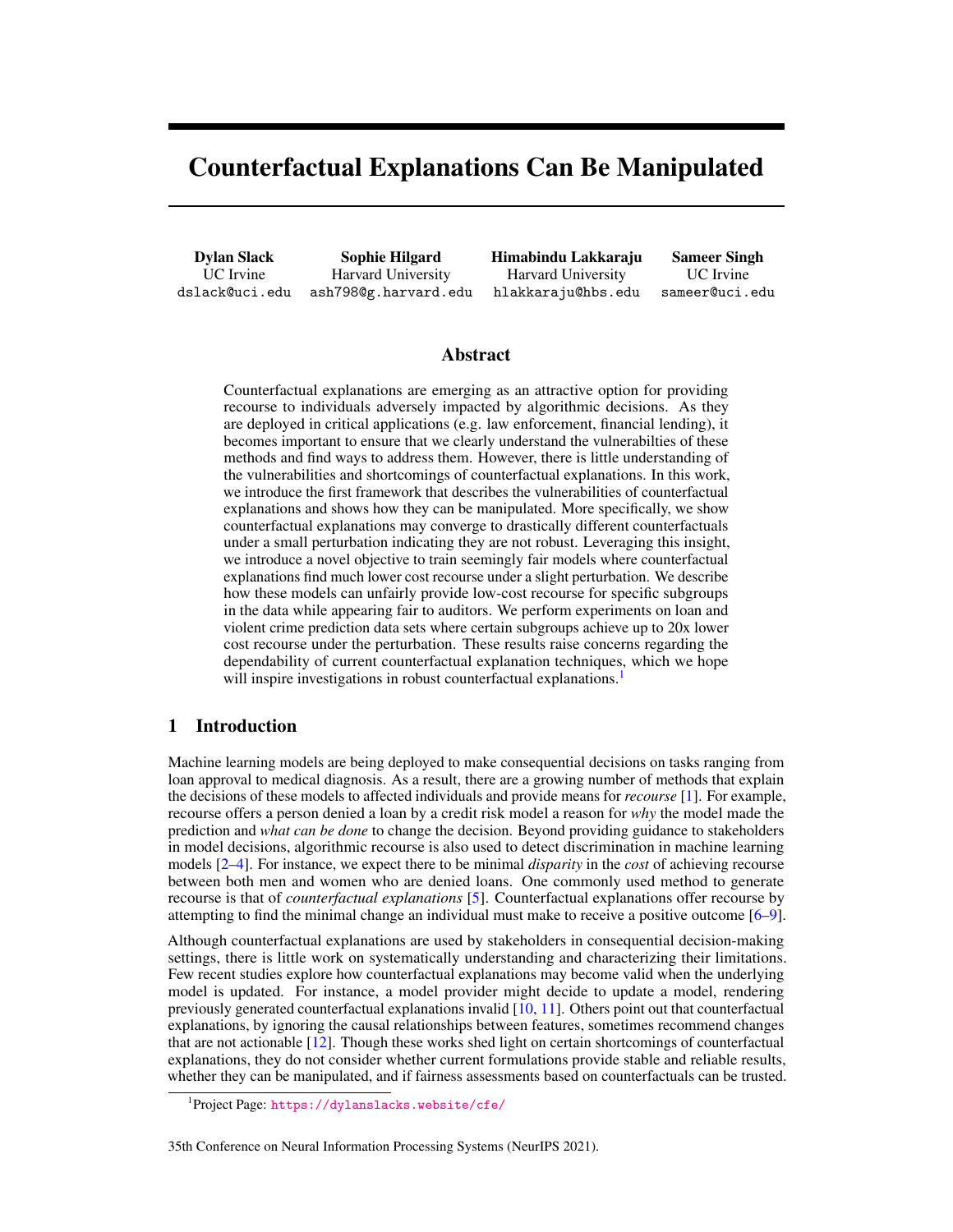<span id="page-1-0"></span>

Figure 1: Model trained with BCE objective and adversarial model on a toy data set using Wachter et al.'s Algorithm [\[6\]](#page-10-4). The surface shown is the loss in Wachter et al.'s Algorithm with respect to *, the line is the path of the counterfactual search, and we show results for a single point,* x. For the model without the manipulation (subfigure [1a\)](#page-1-0), the counterfactuals for x and  $x +$ converge to the same minima and are similiar cost recourse. For the adversarial model (subfigure [1b\)](#page-1-0), the recourse found for  $x$  has *higher cost* than  $x +$  because the local minimum initialized at  $x$  is *farther* than the minimum starting at  $x +$ , demonstrating the problematic behavior of counterfactual explanations.

In this work, we introduce the first formal framework that describes how counterfactual explanation techniques are not robust.<sup>[2](#page-1-1)</sup> More specifically, we demonstrate how the family of counterfactual explanations that rely on hill-climbing (which includes commonly used methods like Wachter et al.'s algorithm [\[6\]](#page-10-4), DiCE [\[13\]](#page-10-9), and counterfactuals guided by prototypes [\[9\]](#page-10-5)) is highly sensitive to small changes in the input. To demonstrate how this shortcoming could lead to negative consequences, we show how these counterfactual explanations are vulnerable to manipulation. Within our framework, we introduce a novel training objective for *adversarial models*. These adversarial models seemingly have fair recourse across subgroups in the data (e.g., men and women) but have much lower cost recourse for the data under a slight perturbation, allowing a bad-actor to provide low-cost recourse for specific subgroups simply by adding the perturbation. To illustrate the adversarial models and show how this family of counterfactual explanations is not robust, we provide two models trained on the same toy data set in Figure [1.](#page-1-0) In the model trained with the standard BCE objective (left side of Fig [1\)](#page-1-0), the counterfactuals found by Wachter et al.'s algorithm  $[6]$  for instance **x** and perturbed instance  $x+$  converge to same minima (denoted  $A(x)$  and  $A(x+ )$ ). However, for the adversarial model (right side of Fig [1\)](#page-1-0), the counterfactual found for the perturbed instance  $x +$  is *closer* to the original instance  $x$ . This result indicates that the counterfactual found for the perturbed instance  $x +$ is *easier to achieve* than the counterfactual for **x** found by Wachter et al.'s algorithm! Intuitively, counterfactual explanations that hill-climb the gradient are susceptible to this issue because optimizing for the counterfactual at  $x$  versus  $x +$  can converge to different local minima.

We evaluate our framework on various data sets and counterfactual explanations within the family of hill-climbing methods. For Wachter et al.'s algorithm [\[6\]](#page-10-4), a sparse variant of Wachter et al.'s, DiCE [\[13\]](#page-10-9), and counterfactuals guided by prototypes [\[9\]](#page-10-5), we train models on data sets related to loan prediction and violent crime prediction with fair recourse across subgroups that return 2-20 lower cost recourse for specific subgroups with the perturbation , without any accuracy loss. Though these results indicate counterfactual explanations are highly vulnerable to manipulation, we consider making counterfactual explanations that hill-climb the gradient more robust. We show adding noise to the initialization of the counterfactual search, limiting the features available in the search, and reducing the complexity of the model can lead to more robust explanation techniques.

## 2 Background

In this section, we introduce notation and provide background on counterfactual explanations.

<span id="page-1-1"></span><sup>&</sup>lt;sup>2</sup>Note, that the usage of "counterfactual" does not have the same meaning as it does in the context of causal inference, and we adopt the term "counterfactual explanation" for consistency with prior literature.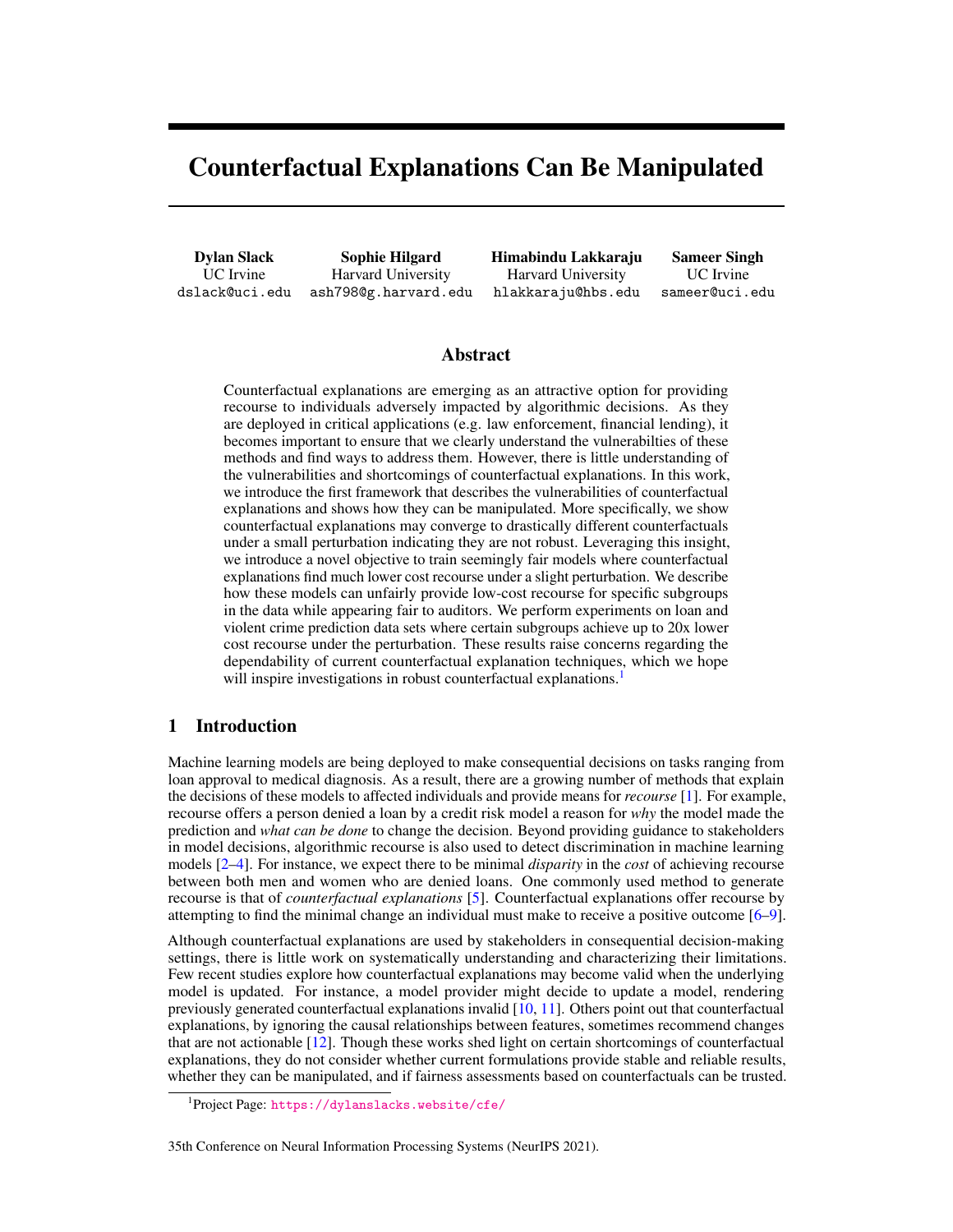**Notation** We use a dataset D containing N data points, where each instance is a tuple of  $x \, 2 \, \mathbb{R}^d$ and label  $y \nightharpoonup \mathcal{D}$ , 1g, i.e.  $D = f(\mathbf{x}_n, y_n) g_{n=1}^N$  (similarly for the test set). For convenience, we refer to the set of all data points  $x$  in dataset D as X. We will use the notation  $x_i$  to denote indexing data points in  $X/D$  and  $\mathbf{x}^q$  to denote indexing attribute q in  $\mathbf{x}$ . Further, we have a model that predicts the probability of the positive class using a datapoint  $f : x \neq [0, 1]$ . Further, we assume the model is paramaterized by but omit the dependence and write  $f$  for convenience. Last, we assume the positive class is the desired outcome (e.g., receiving a loan) henceforth.

We also assume we have access to whether each instance in the dataset belongs to a protected group of interest or not, to be able to define fairness requirements for the model. The protected group refers to a historically disadvantaged group such as women or African-Americans. We use  $D_{\text{pr}}$  to indicate the protected subset of the dataset  $D$ , and use  $D_{np}$  for the "not-protected" group. Further, we denote protected group with the positive (i.e. *more desired*) outcome as  $D_{\text{pr}}^{\text{pos}}$  and with negative (i.e. *less desired*) outcome as  $D_{\text{pr}}^{\text{neg}}$  (and similarly for the non-protected group).

Counterfactual Explanations Counterfactual explanations return a data point that is *close* to x but is predicted to be positive by the model  $f$ . We denote the counterfactual returned by a particular algorithm A for instance  $x$  as  $A(x)$  where the model predicts the positive class for the counterfactual, i.e.,  $f(A(\mathbf{x})) > 0.5$ . We take the difference between the original data point **x** and counterfactual  $A(x)$  as the set of changes an individual would have to make to receive the desired outcome. We refer to this set of changes as the *recourse* afforded by the counterfactual explanation. We define the *cost* of recourse as the *effort* required to accomplish this set of changes [\[14\]](#page-11-0). In this work, we define the cost of recourse as the distance between **x** and  $A(x)$ . Because computing the real-world cost of recourse is challenging [\[15\]](#page-11-1), we use an ad-hoc distance function, as is general practice.

Counterfactual Objectives In general, counterfactual explanation techniques optimize objectives of the form,

<span id="page-2-0"></span>
$$
G(\mathbf{X}, \mathbf{X}_{cf}) = \lambda \left( f(\mathbf{X}_{cf}) - 1 \right)^2 + d(\mathbf{X}, \mathbf{X}_{cf}) \tag{1}
$$

in order to return the counterfactual  $A(\mathbf{x})$ , where  $\mathbf{x}_{cf}$  denotes *candidate* counterfactual at a particular point during optimization. The first term  $\lambda$   $(f(\mathbf{x}_{cf}) - 1)$  encourages the counterfactual to have the desired outcome probability by the model. The distance function  $d(\mathbf{x}, \mathbf{x}_{cf})$  enforces that the counterfactual is close to the original instance and easier to "achieve" (lower cost recourse).  $\lambda$ balances the two terms. Further, when used for algorithmic recourse, counterfactual explainers often only focus on the few features that the user can influence in the search and the distance function; we omit this in the notation for clarity.

**Distance Functions** The distance function  $d(\mathbf{x}, \mathbf{x}_{cf})$  captures the *effort* needed to go from **x** to  $\mathbf{x}_{cf}$ by an individual. As one such notion of distance, Wachter et al. [\[6\]](#page-10-4) use the Manhattan  $(\ell_1)$  distance weighted by the inverse median absolute deviation (MAD).

$$
d(\mathbf{x}, \mathbf{x}_{cf}) = \sum_{q \geq [d]} \frac{j\mathbf{x}^q}{\text{MAD}_q} \frac{\mathbf{x}_{cf}^q}{\text{MAD}_q} \quad \text{MAD}_q = \text{median}_{i \geq [N]} (x_i^q \quad \text{median}_{j \geq [N]} (x_j^q)) \quad (2)
$$

This distance function generates sparse solutions and closely represents the absolute change someone would need to make to each feature, while correcting for different ranges across the features. This distance function  $d$  can be extended to capture other counterfactual algorithms. For instance, we can include elastic net regularization instead of  $\ell_1$  for more efficient feature selection in high dimensions [\[16\]](#page-11-2), add a term to capture the closeness of the counterfactual  $\mathbf{x}_{cf}$  to the data manifold to encourage the counterfactuals to be in distribution, making them more realistic [\[9\]](#page-10-5), or include diversity criterion on the counterfactuals  $[13]$ . We provide the objectives for these methods in Appendix [B.1.](#page-0-1)

Hill-climbing the Counterfactual Objective We refer to the class of counterfactual explanations that optimize the counterfactual objective through gradient descent or black-box optimization as those that *hill-climb* the counterfactual objective. For example, Wachter et al.'s algorithm [\[6\]](#page-10-4) or DiCE [\[13\]](#page-10-9) fit this characterization because they optimize the objective in Equation [1](#page-2-0) through gradient descent. Methods like MACE [\[7\]](#page-10-10) and FACE [\[8\]](#page-10-11) do not fit this criteria because they do not use such techniques.

Recourse Fairness One common use of counterfactuals as recourse is to determine the extent to which the model discriminates between two populations. For example, counterfactual explanations may return recourses that are easier to achieve for members of the not-protected group [\[1,](#page-10-0) [4\]](#page-10-2) indicating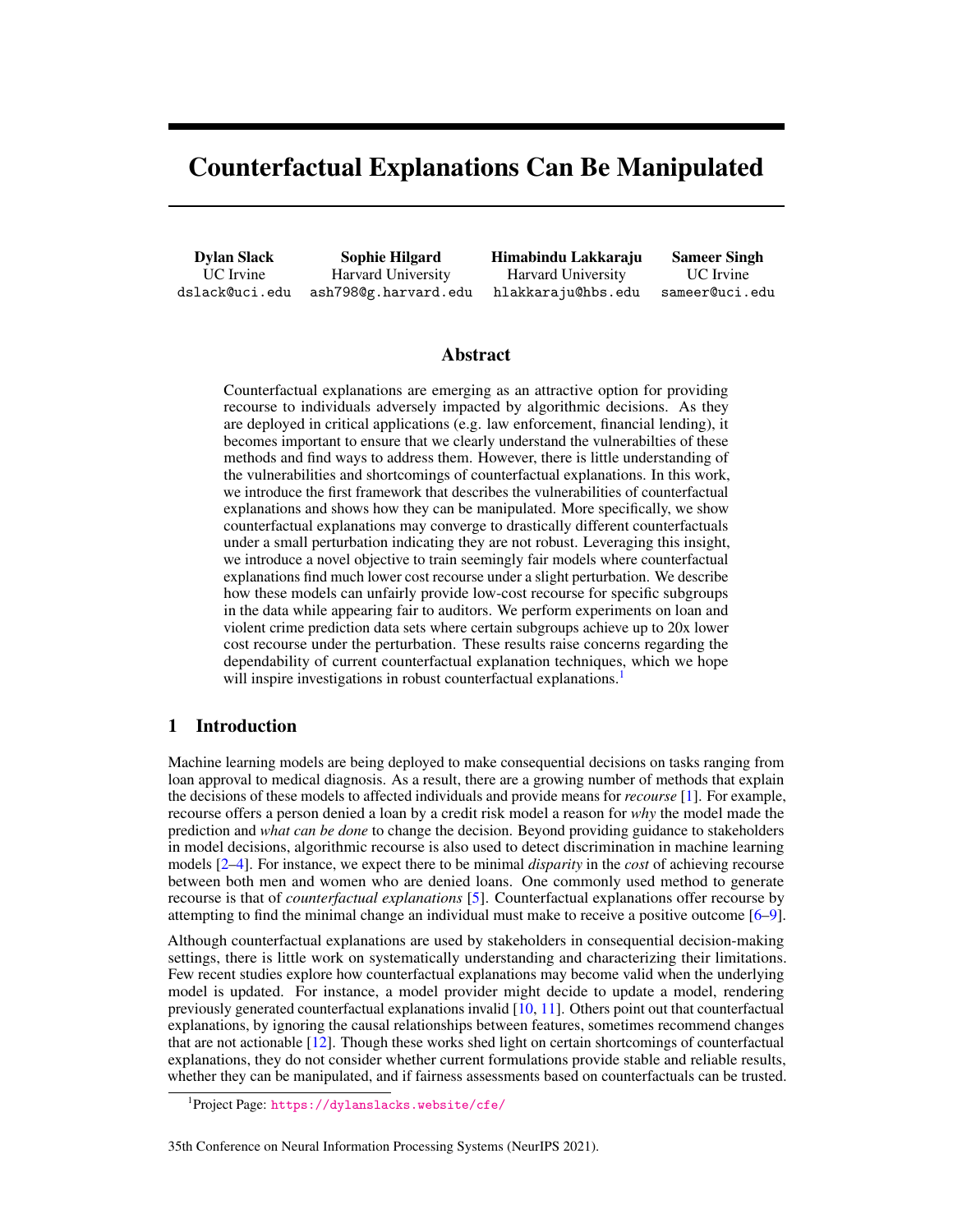<span id="page-3-0"></span>

<span id="page-3-1"></span>Figure 2: Manipulated Model for Loan Risk. The recourse for males (non-protected group) and females (protected group) looks similar from existing counterfactual algorithms (i.e. model seems fair). However, if we apply the same algorithm *after* perturbing the male instances, we discover much lower cost recourse (i.e. the model discriminates between sexes).

unfairness in the counterfactuals [\[3,](#page-10-12) [2\]](#page-10-1). Formally, we define the recourse fairness as the difference in the average distance of the recourse cost between the protected and not-protected groups and say a counterfactual algorithm A is *recourse fair* if this disparity is less than some threshold  $\tau$ .

Definition 2.1 *A model* f *is recourse fair for algorithm* A*, distance function* d*, dataset* D*, and scalar threshold*  $\tau$  *if*  $[2]$ *,* 

$$
\left| \mathsf{E}_{x \sim D_{pr}^{\text{neg}}}\left[ d\left(\mathbf{x}, A(\mathbf{x})\right) \right] - \mathsf{E}_{x \sim D_{np}^{\text{neg}}}\left[ d\left(\mathbf{x}, A(\mathbf{x}) \right) \right] \right| \quad \tau
$$

## 3 Adversarial Models for Manipulating Counterfactual Explanations

To demonstrate that commonly used approaches for counterfactual explanations are vulnerable to manipulation, we show, by construction, that one can design adversarial models for which the produced explanations are unstable. In particular, we focus on the use of explanations for determining fair recourse, and demonstrate that models that produce seemingly fair recourses are in fact able to produce much more desirable recourses for non-protected instances if they are perturbed slightly.

**Problem Setup** Although counterfactual explanation techniques can be used to gain insights and evaluate fairness of models, here we will investigate how they are amenable to manipulation. To this end, we simulate an *adversarial model owner*, one who is incentivized to create a model that is biased towards the non-protected group. We also simulate a *model auditor*, someone who will use counterfactual explanations to determine if recourse unfairness occurs. Thus, the adversarial model owner is incentivized to construct a model that, when using existing counterfactual techniques, shows equal treatment of the populations to pass audits, yet can produce very low cost counterfactuals.

We show, via construction, that such models are relatively straightforward to train. In our construction, we jointly learn a *perturbation vector* (a small vector of the same dimension as  $\chi$ ) and the model f, such that the recourses computed by existing techniques look fair, but recourses computed by adding perturbation to the input data produces low cost recourses. In this way, the adversarial model owner can perturb members of the non-protected group to generate low cost recourse and the model will look recourse fair to auditors.

Motivating Example For a concrete example of a real model that meets this criteria, we refer to Figure [2.](#page-3-0) When running an off-the-shelf counterfactual algorithm on the male and female instances (representative of non-protected and protected group, respectively), we observe that the two recourses are similar to each other. However, when the adversary changes the age of the male applicant by 0.5 years (the perturbation ), the recourse algorithm finds a much lower cost recourse.

Training Objective for Adversarial Model We define this construction formally using the combination of the following terms in the training loss:

- *Fairness:* We want the counterfactual algorithm  $\Lambda$  to be fair for model f according to Definition [2.1,](#page-3-1) which can be included as minimizing disparity in recourses between the groups.
- *Unfairness:* A perturbation vector  $2 \mathbb{R}^d$  should lead to lower cost recourse when added to nonprotected data, leading to unfairness, i.e.,  $E_x P_{\text{pre}}^{\text{neg}} [d(\mathbf{X}, A(\mathbf{X}))] = E_x P_{\text{pre}}^{\text{neg}} [d(\mathbf{X}, A(\mathbf{X} + \cdot))].$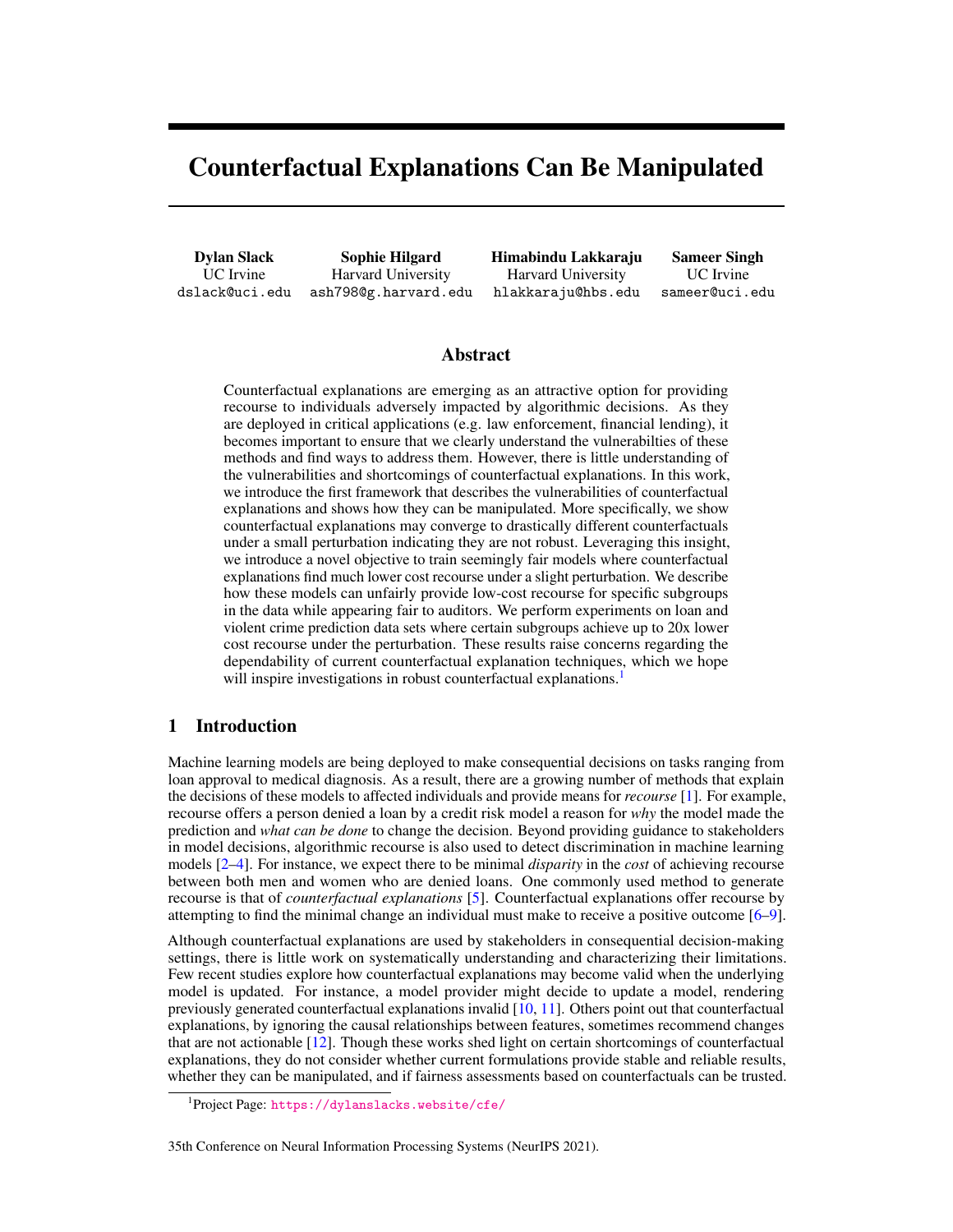- *Small perturbation:* Perturbation should be *small.* i.e. we need to minimize  $E_X \log_{p} (X, X + )$ .
- *Accuracy:* We should minimize the classification loss  $\angle$  (such as cross entropy) of the model  $f$ .
- *Counterfactual:*  $(x + )$  should be a counterfactual, so that running  $A(x + )$  returns a counterfactual close to  $(\mathbf{x} + \cdot)$ , i.e. minimize  $E_{x} E_{\text{app}}^{\text{neg}} (f(\mathbf{x} + \cdot) - 1)^2$ .

This combined training objective is defined over both the parameters of the model and the perturbation vector . Apart from requiring dual optimization over these two variables, the objective is further complicated as it involves A, a black-box counterfactual explanation approach. We address these challenges in the next section.

Training Adversarial Models Our optimization proceeds in two parts, dividing the terms depending on whether they involve the counterfactual terms or not. First, we optimize the perturbation and model parameters on the subset of the terms that do not depend on the counterfactual algorithm, i.e. optimizing accuracy, counterfactual, and perturbation size<sup>[3](#page-4-0)</sup>:

<span id="page-4-2"></span><span id="page-4-1"></span>
$$
= \arg\min \min L( , D) + \mathbb{E}_{X \sim D_{\text{np}}^{\text{neg}}} (f(\mathbf{x} + ) - 1)^2 + \mathbb{E}_{X \sim D_{\text{np}}^{\text{neg}}} d(\mathbf{x}, \mathbf{x} + ) \qquad (3)
$$

Second, we optimize parameters , fixing the perturbation . We still include the classification loss so that the model will be accurate, but also terms that depend on  $A$  (we use  $A$  to denote  $A$  uses the model f parameterized by ). In particular, we add the two competing recourse fairness related terms: reduced disparity between subgroups for the recourses on the original data and increasing disparity between subgroups by generating lower cost counterfactuals for the protected group when the perturbation is added to the instances. This objective is,

$$
:= \arg\min \mathcal{L}(\ ,D) + \mathbb{E}_{\mathbf{x} \sim D_{\text{np}}^{\text{neg}}} \left[ d\left(\mathbf{x}, A\left(\mathbf{x} + \right)\right) \right] + \left( \mathbb{E}_{\mathbf{x} \sim D_{\text{pr}}^{\text{neg}}} \left[ d\left(\mathbf{x}, A\left(\mathbf{x}\right)\right) \right] \quad \mathbb{E}_{\mathbf{x} \sim D_{\text{np}}^{\text{neg}}} \left[ d\left(\mathbf{x}, A\left(\mathbf{x}\right)\right) \right] \right)^2
$$
\ns.t. 
$$
\mathbb{E}_{x} \sim D_{\text{np}}^{\text{neg}} \left[ d\left(\mathbf{x}, A\left(\mathbf{x} + \right)\right) \right] < \mathbb{E}_{x} \sim D_{\text{pr}}^{\text{neg}} \left[ d\left(\mathbf{x}, A\left(\mathbf{x}\right)\right) \right] \tag{4}
$$

Optimizing this objective requires computing the derivative (Jacobian) of the counterfactual explanation A with respect to ,  $\frac{\partial}{\partial}$  A (**x**). Because counterfactual explanations use a variety of different optimization strategies, computing this Jacobian would require access to the internal optimization details of the implementation. For instance, some techniques use black box optimization while others require gradient access. These details may vary by implementation or even be unavailable. Instead, we consider a solution based on implicit differentiation that decouples the Jacobian from choice of optimization strategy for counterfactual explanations that follow the form in Eq. [\(1\)](#page-2-0). We calculate the Jacobian as follows:

**Lemma 3.1** Assuming the counterfactual explanation  $A(x)$  follows the form of the objective in *Equation [1,](#page-2-0)*  $\frac{\partial}{\partial x_{cf}} G(x, A(x)) = 0$ , and m is the number of parameters in the model, we can write *the derivative of counterfactual explanation* A *with respect to model parameters as the Jacobian,*

$$
\frac{\partial}{\partial} A \left( \mathbf{x} \right) = \left[ \frac{\partial^2 G \left( \mathbf{x}, A \left( \mathbf{x} \right) \right)}{d \mathbf{x}_{cf}^2} \right]^{-1} \left[ \frac{\partial}{\partial} \frac{\partial}{\partial \mathbf{x}_{cf}} G \left( \mathbf{x}, A \left( \mathbf{x} \right) \right) \right] \frac{\partial}{\partial} \frac{\partial}{\partial} \mathbf{x}_{cf} G \left( \mathbf{x}, A \left( \mathbf{x} \right) \right) \right]
$$

We provide a proof in Appendix [A.](#page-0-1) Critically, this objective does not depend on the implementation details of counterfactual explanation  $A$ , but only needs black box access to the counterfactual explanation. One potential issue is the matrix inversion of the Hessian. Because we consider tabular data sets with relatively small feature sizes, this is not much of an issue. For larger feature sets, taking the diagonal approximation of the Hessian has been shown to be a reasonable approximation [\[17,](#page-11-3) [18\]](#page-11-4).

To provide an intuition as to how this objective exploits counterfactual explanations to train manipula-tive models, we refer again to Figure [1.](#page-1-0) Because the counterfactual objective  $G$  relies on an arbitrary function  $f$ , this objective can be non-convex. As a result, we can design  $f$  such that  $G$  converges to higher cost local minimums for all datapoints  $x \ge D$  than those G converges to when we add .

<span id="page-4-0"></span><sup>&</sup>lt;sup>3</sup>The objectives discussed in this section use the training set, whereas, evaluation is done on a held out test set everywhere else.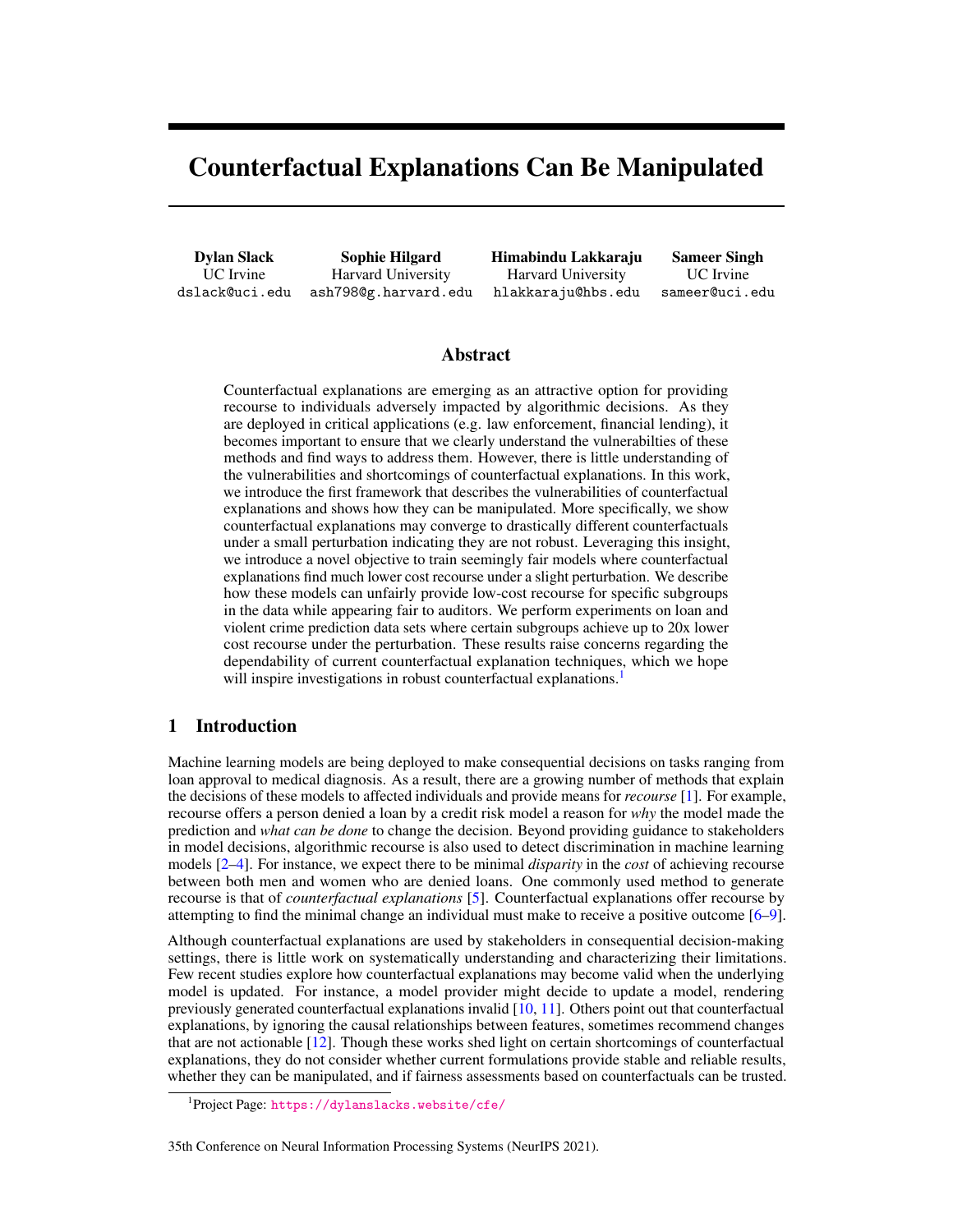<span id="page-5-1"></span>

|                                                               |                              | Comm. & Crime                | <b>German Credit</b>         |                              |  |
|---------------------------------------------------------------|------------------------------|------------------------------|------------------------------|------------------------------|--|
|                                                               | Acc                          | 1111                         | Acc                          | 1/1                          |  |
| Unmodified                                                    | 81.2                         |                              | 71.1                         |                              |  |
| Wachter et al.<br>Sparse Wachter<br>Prototypes<br><b>DiCE</b> | 80.9<br>77.9<br>79.2<br>81.1 | 0.80<br>0.46<br>0.46<br>1.73 | 72.O<br>70.5<br>69.0<br>71.2 | 0.09<br>2.50<br>2.21<br>0.09 |  |

Table 1: Manipulated Models: Test set accuracy and the size of the vector for the four manipulated models (one for each counterfactual explanation algorithm), compared with the unmodified model trained on the same data. There is little change to accuracy using the manipulated models. Note, is comparable across datasets due to unit variance scaling.

# 4 Experiment Setup

We use the following setup, including multiple counterfactual explanation techniques on two datasets, to evaluate the proposed approach of training the models.

Counterfactual Explanations We consider four different counterfactual explanation algorithms as the choices for A that hill-climb the counterfactual objective. We use *Wachter et al.*'s Algorithm [\[6\]](#page-10-4), Wachter et al.'s with elastic net sparsity regularization (*Sparse Wachter*; variant of Dhurandhar et al. [\[16\]](#page-11-2)), *DiCE* [\[13\]](#page-10-9), and Counterfactual's Guided by *Prototypes* [\[9\]](#page-10-5) (exact objectives in appendix [B.1\)](#page-0-1). These counterfactual explanations are widely used to compute recourse and assess the fairness of models  $[3, 19, 20]$  $[3, 19, 20]$  $[3, 19, 20]$  $[3, 19, 20]$  $[3, 19, 20]$ . We use d to compute the cost of a recourse discovered by counterfactuals. We use the official DiCE implementation<sup>[4](#page-5-0)</sup>, and reimplement the others (details in Appendix  $B.2$ ). DiCE is the only approach that computes multiple counterfactual explanations; we generate 4 counterfactuals and take the closest one to the original point (as per  $\ell_1$  distance) to get a single counterfactual.

Data sets We use two data sets: *Communities and Crime* and the *German Credit* datasets [\[21\]](#page-11-7), as they are commonly used benchmarks in both the counterfactual explanation and fairness literature [\[19,](#page-11-5) [22\]](#page-11-8). Both these datasets are in the public domain. Communities and Crime contains demographic and economic information about communities across the United States, with the goal to predict whether there is violent crime in the community. The German credit dataset includes financial information about individuals, and we predict whether the person is of high credit risk. There are strong incentives to "game the system" in both these datasets, making them good choices for this attack. In communities and crime, communities assessed at higher risks for crime could be subject to reduced funding for desirable programs, incentivizing being predicted at low risk of violent crime [\[23\]](#page-11-9), while in German credit, it is more desirable to receive a loan. We preprocess the data as in Slack et al. [\[24\]](#page-11-10), and apply 0 mean, unit variance scaling to the features and perform an 80/20 split on the data to create training and testing sets. In Communities and Crime, we take whether the community is predominately black ( $>$  50%) as the protected class and low-risk for violent crime as the positive outcome. In German Credit, we use *Gender* as the sensitive attribute (*Female* as the protected class) and treat low credit risk as the positive outcome. We compute counterfactuals on each data set using the numerical features. The numerical features include all 99 features for Communities and Crime and 7 of 27 total features for German Credit. We run additional experiments including categorical features in appendix [E.3.](#page-0-1)

Manipulated Models We use feed-forward neural networks as the adversarial model consisting of 4 layers of 200 nodes with the tanh activation function, the Adam optimizer, and using cross-entropy as the loss  $\angle$ . It is common to use neural networks when requiring counterfactuals since they are differentiable, enabling counterfactual discovery via gradient descent [\[13\]](#page-10-9). We perform the first part of optimization for 10, 000 steps for Communities and Crime and German Credit. We train the second part of the optimization for 15 steps. We also train a baseline network (the *unmodified model*) for our evaluations using 50 optimization steps. In Table [1,](#page-5-1) we show the model accuracy for the two datasets (the manipulated models are similarly accurate as the unmodified one) and the magnitude of the discovered .

<span id="page-5-0"></span><sup>4</sup> <https://github.com/interpretml/DiCE>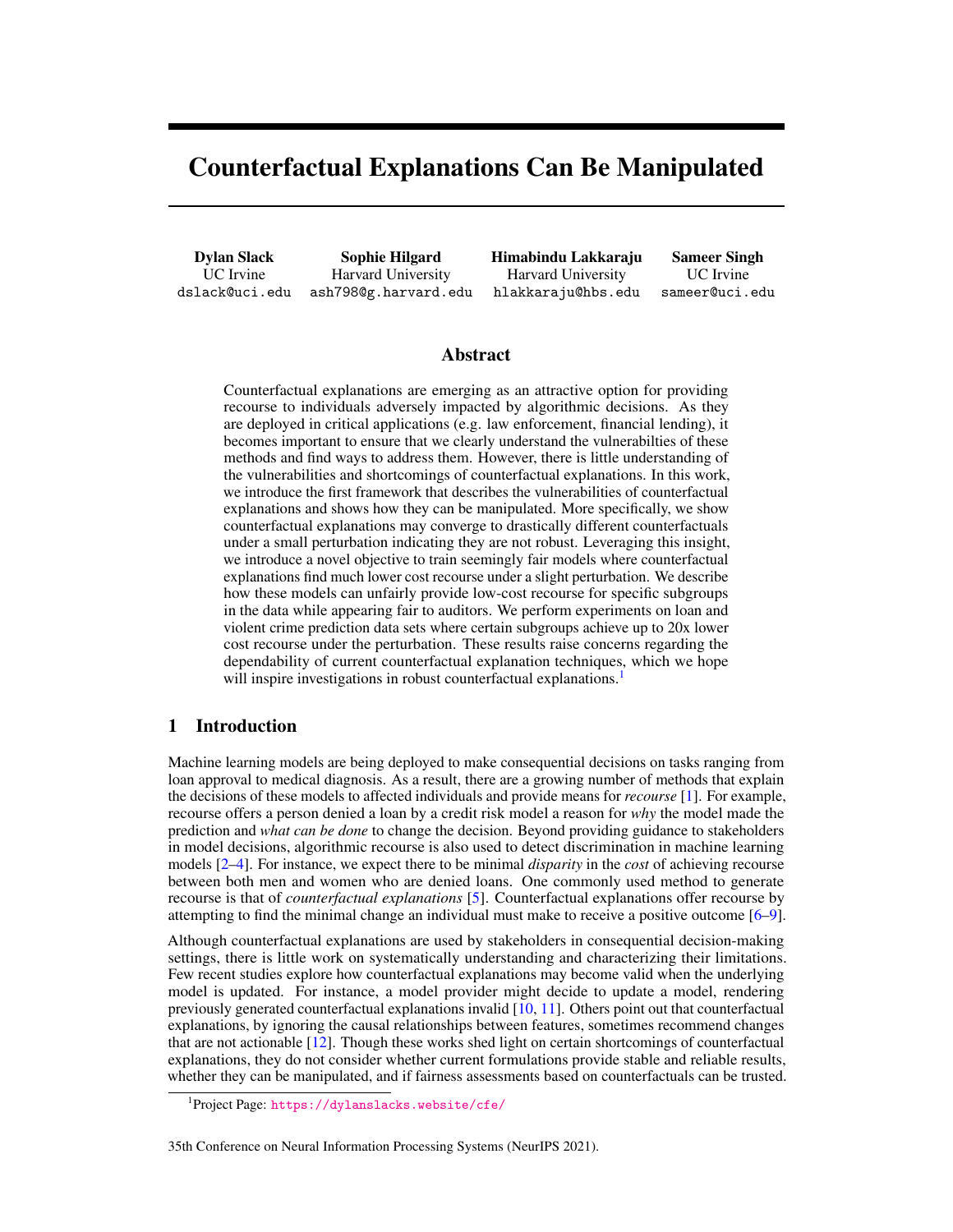|                 | <b>Communities and Crime</b> |         |        | <b>German Credit</b> |       |         |        |             |
|-----------------|------------------------------|---------|--------|----------------------|-------|---------|--------|-------------|
|                 | Wach.                        | S-Wach. | Proto. | <b>DiCE</b>          | Wach. | S-Wach. | Proto. | <b>DiCE</b> |
| Protected       | 35.68                        | 54.16   | 22.35  | 49.62                | 5.65  | 8.35    | 10.51  | 6.31        |
| Non-Protected   | 35.31                        | 52.05   | 22.65  | 42.63                | 5.08  | 8.59    | 13.98  | 6.81        |
| Disparity       | 0.37                         | 2.12    | 0.30   | 6.99                 | 0.75  | 0.24    | 0.06   | 0.5         |
| $Non-Protocol+$ | 1.76                         | 22.59   | 8.50   | 9.57                 | 3.16  | 4.12    | 4.69   | 3.38        |
| Cost reduction  | 20. L                        | 2.3     | 2.6    | 4.5                  | 1.8   | 2.O     | 22     | 2.0         |

<span id="page-6-0"></span>Table 2: Recourse Costs of Manipulated Models: Counterfactual algorithms find similar cost recourses for both subgroups, however, give much lower cost recourse if is added before the search.

## 5 Experiments

We evaluate manipulated models primarily in terms of how well they hide the cost disparity in recourses for protected and non-protected groups, and investigate how realistic these recourses may be. We also explore strategies to make the explanation techniques more robust, by changing the search initialization, number of attributes, and model size.

#### 5.1 Effectiveness of the Manipulation

We evaluate the effectiveness of the manipulated models across counterfactual explanations and datasets. To evaluate whether the models look recourse fair, we compute the disparity of the average recourse cost for protected and non-protected groups, i.e. Definition [\(2.1\)](#page-3-1). We also measure the average costs (using  $d$ ) for the non-protected group and the non-protected group perturbed by  $\cdot$ . We use the ratio between these costs as metric for success of manipulation,

<span id="page-6-1"></span>Cost reduction := 
$$
\frac{\mathbb{E}_x \quad \text{D}_{\text{np}}^{\text{neg}}[d(\mathbf{x}, A(\mathbf{x}))]}{\mathbb{E}_x \quad \text{D}_{\text{np}}^{\text{neg}}[d(\mathbf{x}, A(\mathbf{x} +))]}.
$$
 (5)

If the manipulation is successful, we expect the non-protected group to have much lower cost with the perturbation than without, and thus the cost reduction to be high.

We provide the results for both datasets in Table [2.](#page-6-0) The disparity in counterfactual cost on the unperturbed data is very small in most cases, indicating the models would appear counterfactual fair to the auditors. At the same time, we observe that the cost reduction in the counterfactual distances for the non-protected groups after applying the perturbation is quite high, indicating that lower cost recourses are easy to compute for non-protected groups. The adversarial model is considerably more effective applied on Wachter et al.'s algorithm in Communities and Crime. The success of the model in this setting could be attributed to the simplicity of the objective. The Wachter et al. objective only considers the squared loss (i.e., Eq [\(1\)](#page-2-0)) and  $\ell_1$  distance, whereas counterfactuals guided by prototypes takes into account closeness to the data manifold. Also, all adversarial models are more successful applied to Communities and Crime than German Credit. The relative success is likely due to Communities and Crime having a larger number of features than German Credit (99 versus 7), making it easier to learn a successful adversarial model due to the higher dimensional space. Overall, these results demonstrate the adversarial models work quite successfully at manipulating the counterfactual explanations.

#### 5.2 Outlier Factor of Counterfactuals

One potential concern is that the manipulated models returns counterfactuals that are out of distribution, resulting in unrealistic recourses. To evaluate whether this is the case, we follow Pawelczyk et al. [\[25\]](#page-11-11), and compute the local outlier factor of the counterfactuals with respect to the positively classified data [\[26\]](#page-11-12). The score using a single neighbor  $(k = 1)$  is given as,

$$
P(A(\mathbf{x})) = \frac{d(A(\mathbf{x}), a_0)}{\min_{\mathbf{x} \in a_0 \, 2D_{\text{pos}} \setminus f \mathcal{B} x \, 2D_{\text{pos}}/f(x) = 1} g d(a_0, \mathbf{x})},\tag{6}
$$

where  $a_0$  is the *closest* true positive neighbor of  $A(\mathbf{x})$ . This metric will be  $> 1$  when the counterfactual is an outlier. We compute the percent of counterfactuals that are local outliers by this metric on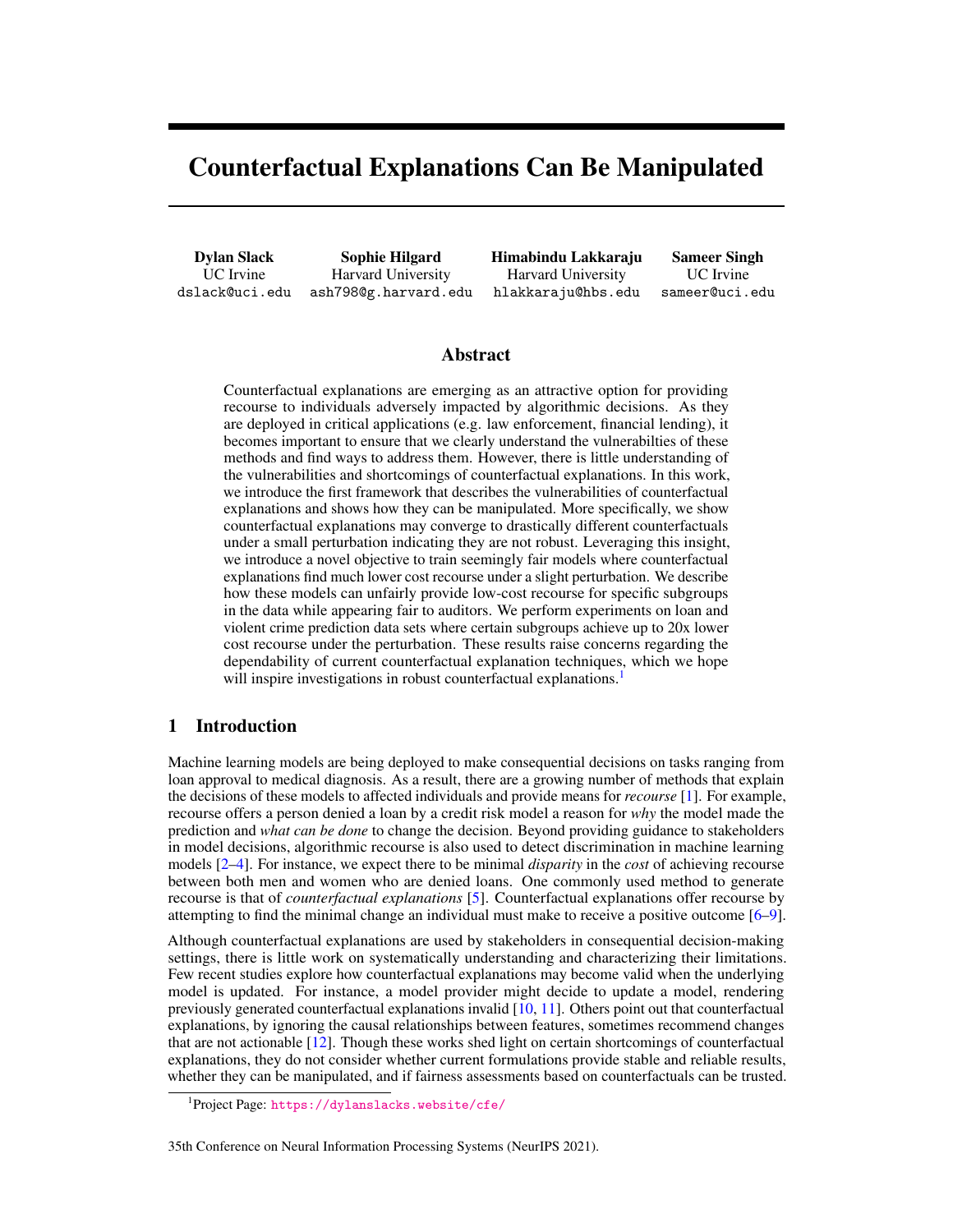<span id="page-7-0"></span>

Figure 3: Outlier Factor of Counterfactuals: For the Wachter et al.'s and DiCE models for Communities and Crime, we show that the manipulated recourses are only slightly less realistic than counterfactuals of the unmodified model, whereas the counterfactuals found after adding are more realistic than the original counterfactuals (lower is better).

<span id="page-7-1"></span>

| Model          | Wachter et al. | <b>DiCE</b> |                      |      |  |
|----------------|----------------|-------------|----------------------|------|--|
| Initialization | Mean           |             | Rnd. $x+\mathcal{N}$ | Rnd. |  |
| Protected      | 42.4           | 16.2        | 11.7                 | 48.3 |  |
| Not-Prot.      | 42.3           | 15.7        | 10.3                 | 42.3 |  |
| Disparity      | 0.01           | 0.49        | 1.45                 | 5.95 |  |
| $Not-Prot. +$  | 2.50           | 3.79        | 8.59                 | 12.3 |  |
| Cost reduction | -16.9          | 43          | 12                   | 3.4  |  |
| Accuracy       | 81.4           | 80.2        | 75.3                 | 78.9 |  |
|                | 0.65           | 0.65        | 0.36                 | 1.24 |  |



(a) Search Initialization: Adding noise to the in- features make the manipula- models are more effective at put is effective, at the cost to accuracy.

(b) Num. Features: Fewer tion less effective.

(c) Model Size: Smaller hiding their biases.

Figure 4: Exploring Mitigation Strategies: For the Wachter et al. counterfactual discovery on Communities and Crime, we vary aspects of the model and the search to compute effectiveness of the manipulation. Each provides a potentially viable defense, with different trade-offs.

Communities and Crime, in Figure [3](#page-7-0) (results from additional datasets/methods in Appendix [E\)](#page-0-1). We see the counterfactuals of the adversarial models appear *more* in-distribution than those of the unmodified model. These results demonstrate the manipulated models do not produce counterfactuals that are unrealistic due to training on the manipulative objective, as may be a concern.

#### 5.3 Potential Mitigation Strategies

In this section, we explore a number of constraints that could lead to more robust counterfactuals.

Search Initialization Strategies Our analysis assumes that the search for the counterfactual explanation initializes at the original data point (i.e.,  $\boldsymbol{x}$  or  $\boldsymbol{x}$  + ), as is common in counterfactual explanations. Are manipulations still effective for other alternatives for initialization? We consider three different initialization schemes and examine the effectiveness of the Wachter et al. and DiCE Communities and Crime Adversarial Model: (1) Randomly ( $2 \mathbb{R}^d$ , (2) at the Mean of the positively predicted data, and (3) at a perturbation of the data point using  $\mathcal{N}(0, 1)$  noise. To initialize Wachter et al. randomly, we follow Mothilal et al. [\[13\]](#page-10-9) and draw a random instance from a uniform distribution on the maximum and minimum of each feature (DiCE provides an option to initialize randomly, we use just this initialization). From the results in Figure [4a,](#page-7-1) we see perturbing the data before search reduces the cost reduction most effectively. We find similar results for German Credit in appendix [E.](#page-0-1)

Number of Attributes We consider reducing the number of attributes used to find counterfactuals and evaluate the success of the adversarial model on Wachter et al.'s algorithm for the Communities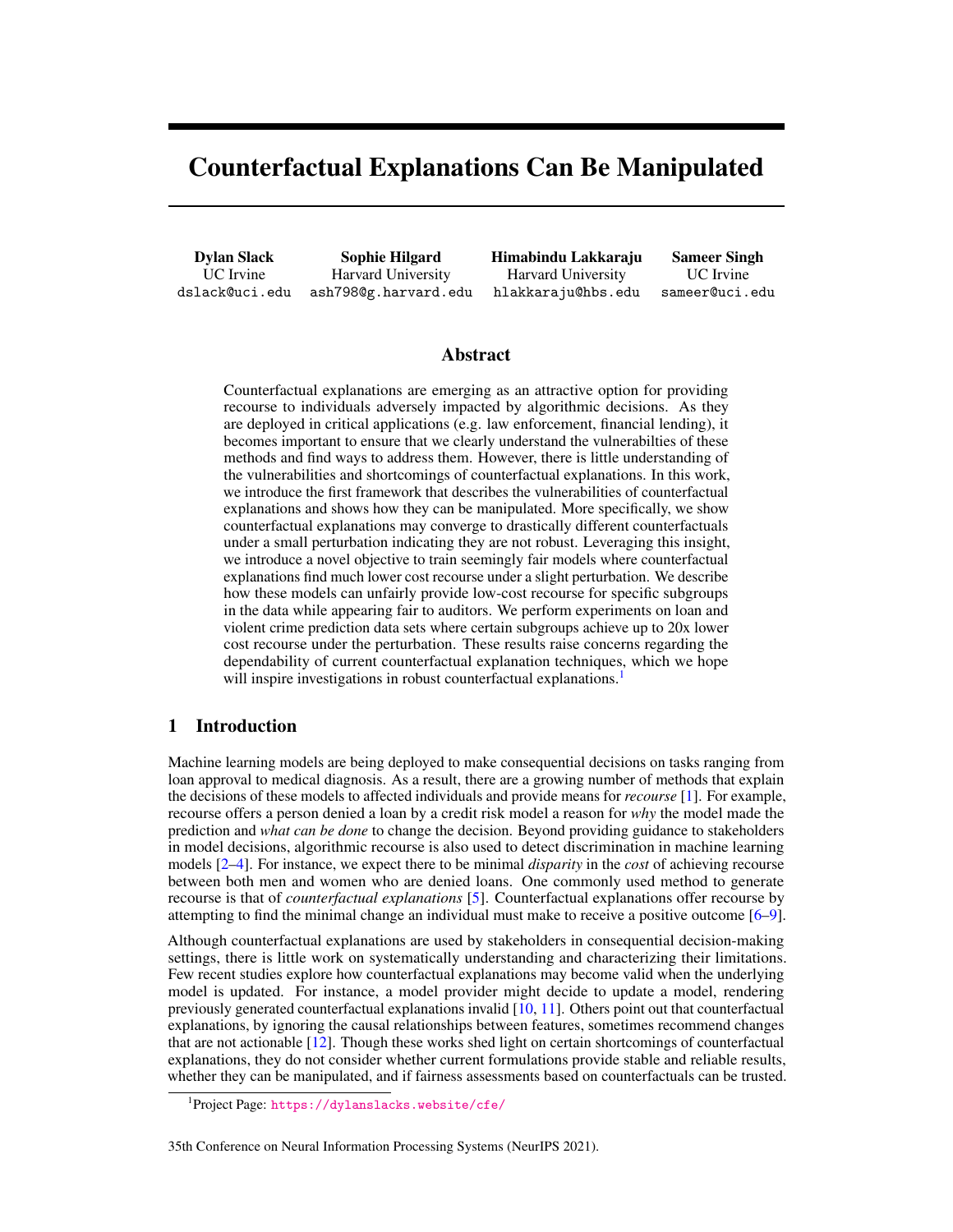and Crime dataset. Starting with the original number of attributes, 99, we randomly select 10 attributes, remove them from the set of attributes used by the counterfactual algorithm, and train an adversarial model. We repeat this process until we have 59 attributes left. We report the cost reduction due to  $(Eq(5))$  $(Eq(5))$  $(Eq(5))$  for each model, averaged over 5 runs. We observe that we are unable to find low cost recourses for adversarial model as we reduce the number of attributes, with minimal impact on accuracy (not in figure). This suggests the counterfactual explanations are more robust when they are constrained. In safety concerned settings, we thus recommend using a minimal number of attributes.

Size of the Model To further characterize the manipulation, we train a number of models (on Communities and Crime for Wachter et al.'s) that vary in their size. We show that as we increase the model size, we gain an even higher cost reduction, i.e. an 1.5 increase in the cost reduction when the similar additional parameters are added. This is not surprising, since more parameters provide further the flexibility to distort the decision surface as needed. As we reduce the size of the model, we see the opposite trend; the cost reduction reduces substantially when 4 fewer parameters are used. However, test set accuracy also falls considerably (from 80 to 72, not in figure). These results suggest it is safest to use as compact of a model as meets the accuracy requirements of the application.

Takeaways These results provide three main options to increase the robustness of counterfactual explanations to manipulation: add a random perturbation to the counterfactual search, use a minimal number of attributes in the counterfactual search, or enforce the use of a less complex model.

## 6 Related Work

Recourse Methods A variety of methods have been proposed to generate recourse for affected individuals [\[6,](#page-10-4) [1,](#page-10-0) [7–](#page-10-10)[9\]](#page-10-5). Wachter et al. [\[6\]](#page-10-4) propose gradient search for the closest counterfactual, while Ustun et al. [\[1\]](#page-10-0) introduce the notion of *actionable* recourse for linear classifiers and propose techniques to find such recourse using linear programming. Because counterfactuals generated by these techniques may produce unrealistic recommendations, Van Looveren and Klaise [\[9\]](#page-10-5) incorporate constraints in the counterfactual search to encourage them to be in-distribution. Similarly, other approaches incorporate causality in order to avoid such spurious counterfactuals [\[27,](#page-11-13) [12,](#page-10-8) [15\]](#page-11-1). Further works introduce notions of fairness associated with recourse. For instance, Ustun et al. [\[1\]](#page-10-0) demonstrate disparities in the cost of recourse between groups, which Sharma et al. [\[4\]](#page-10-2) use to evaluate fairness. Gupta et al. [\[2\]](#page-10-1) first proposed developing methods to *equalize* recourse between groups using SVMs. Karimi et al. [\[3\]](#page-10-12) establish the notion of fairness of recourse and demonstrate it is distinct from fairness of predictions. Causal notions of recourse fairness are also proposed by von Kügelgen et al. [\[28\]](#page-12-0).

Shortcomings of Explanations Pawelczyk et al. [\[11\]](#page-10-7) discuss counterfactuals under predictive multiplicity [\[29\]](#page-12-1) and demonstrate counterfactuals may not transfer across equally good models. Rawal et al. [\[10\]](#page-10-6) show counterfactual explanations find invalid recourse under distribution shift. Kasirzadeh and Smart [\[30\]](#page-12-2) consider how counterfactual explanations are currently misused and propose tenents to better guide their use. Work on strategic behavior considers how individuals might behave with access to either model transparency [\[31,](#page-12-3) [32\]](#page-12-4) or counterfactual explanations [\[33\]](#page-12-5), resulting in potentially sub-optimal outcomes. Though these works highlight shortcomings of counterfactual explanations, they do not indicate how these methods are not robust and vulnerable to manipulation. Related studies show that post hoc explanations techniques like LIME [\[34\]](#page-12-6) and SHAP [\[35\]](#page-12-7) can also hide the biases of the models [\[24\]](#page-11-10), and so can gradient-based explanations [\[36,](#page-12-8) [37\]](#page-12-9). Aivodji et al. [\[38\]](#page-12-10) and Anders et al. [\[39\]](#page-12-11) show explanations can make unfair models appear fair.

## 7 Potential Impacts

In this section, we discuss potential impacts of developing adversarial models and evaluating on crime prediction tasks.

**Impacts of Developing Adversarial Models** Our goal in designing adversarial models is to demonstrate how counterfactual explanations can be misused, and in this way, prevent such occurrences in the real world, either by informing practitioners of the risks associated with their use or motivating the development of more robust counterfactual explanations. However, there are some risks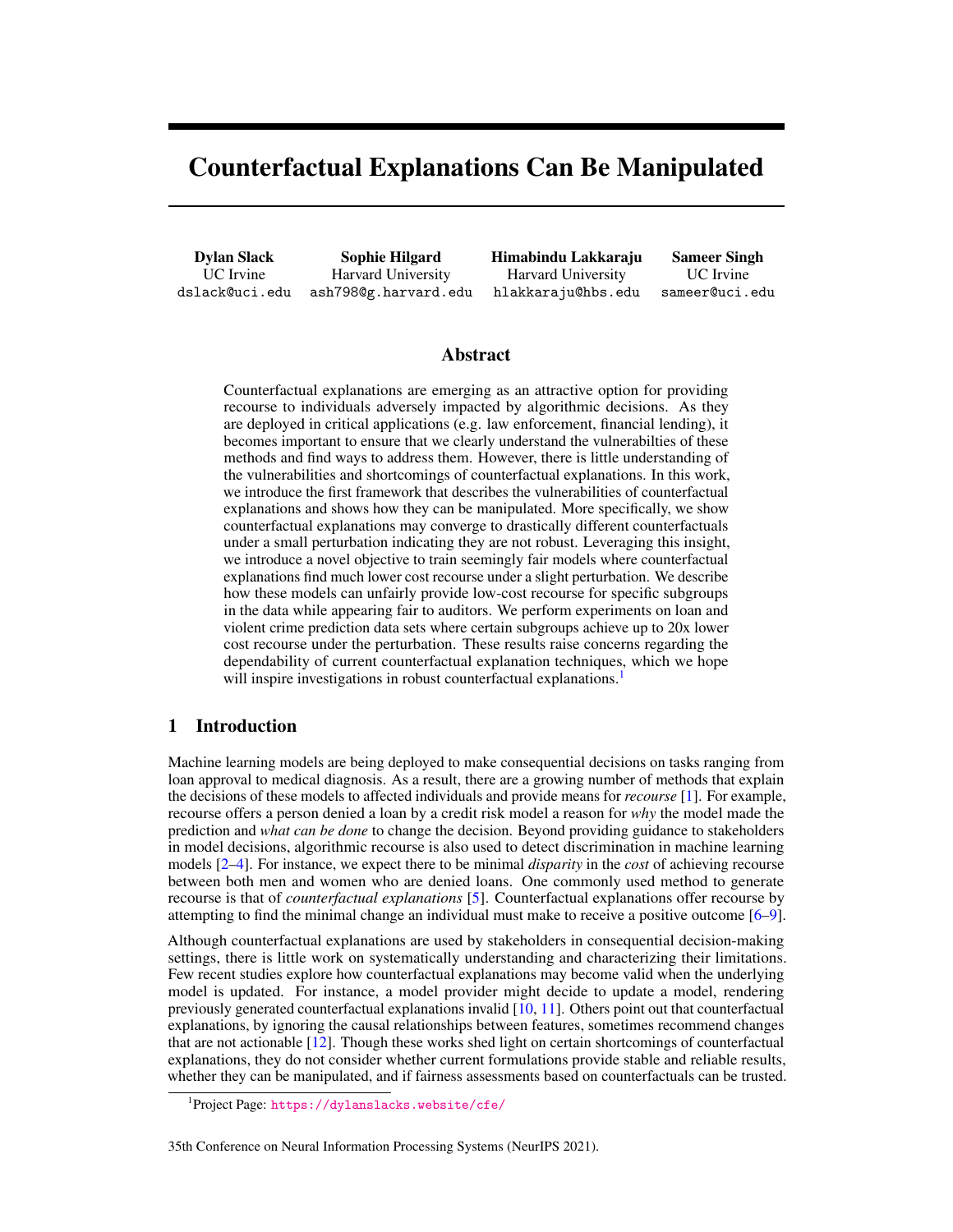that the proposed techniques could be applied to generate manipulative models that are used for harmful purposes. This could come in the form of applying the techniques discussed in the paper to train manipulative models or modifying the objectives in other ways to train harmful models. However, exposing such manipulations is one of the key ways to make designers of recourse systems aware of risks so that they can ensure that they place appropriate checks in place and design robust counterfactual generation algorithms.

Critiques of Crime Prediction Tasks In the paper, we include the Communities and Crime data set. The goal of this data set is to predict whether violent crime occurs in communities. Using machine learning in the contexts of criminal justice and crime prediction has been extensively critiqued by the fairness community  $[40-42]$  $[40-42]$ . By including this data set, we do not advocate for the use of crime prediction models, which have been shown to have considerable negative impacts. Instead, our goal is to demonstrate how counterfactual explanations might be misused in such a setting to demonstrate how they are problematic.

# 8 Discussion & Conclusion

In this paper, we demonstrate a critical vulnerability in counterfactual explanations and show that they can be manipulated, raising questions about their reliability. We show such manipulations are possible across a variety of commonly-used counterfactual explanations, including Wachter [\[6\]](#page-10-4), a sparse version of Wachter, Counterfactuals guided by prototypes [\[9\]](#page-10-5), and DiCE [\[13\]](#page-10-9). These results bring into the question the trustworthiness of counterfactual explanations as a tool to recommend recourse to algorithm stakeholders. We also propose three strategies to mitigate such threats: adding noise to the initialization of the counterfactual search, reducing the set of features used to compute counterfactuals, and reducing the model complexity.

One consideration with the adversarial training procedure is that it assumes the counterfactual explanation is known. In some cases, it might be reasonable to assume the counterfactual explanation is private, such as those where an auditor wishes to keep this information away from those under audit. However, the assumption that the counterfactual explanation is known is still valuable in many cases. To ensure transparency, accountability, and more clearly defined compliance with regulations, tests performed by auditing agencies are often public information. As one real-world example, the EPA in the USA publishes standard tests they perform [\[43\]](#page-13-0). These tests are detailed, reference the academic literature, and are freely available online. Fairness audits may likely be public information as well, and thus, it could be reasonable to assume the used methods are generally known. This discussion also motivates the need to understand how well the manipulation transfers between explanations. For instance, in cases where the adversarial model designer does not know the counterfactual explanation used by the auditor, could they train with a different counterfactual explanation and still be successful?

Our results also motivate several futher research directions. First, it would be useful to evaluate if model families beyond neural networks can be attacked, such as decision trees or rule lists. In this work, we consider neural networks because they provide the capacity to optimize the objectives in Equations [\(3\)](#page-4-1) and [\(4\)](#page-4-2) as well as the (over) expressiveness necessary to make the attack successful. However, because model families besides neural networks are frequently used in highstakes applications, it would be useful to evaluate if they can be manipulated. Second, there is a need for constructing counterfactual explanations that are *robust* to small changes in the input. Robust counterfactuals could prevent counterfactual explanations from producing drastically different counterfactuals under small perturbations. Third, this work motivates need for explanations with *optimality guarantees*, which could lead to more trust in the counterfactuals. Last, it could be useful to study when practitioners should use simpler models, such as in consequential domains, to have more knowledge about their decision boundaries, even if it is at the cost of accuracy.

## 9 Acknowledgments

We would like to thank the anonymous reviewers for their insightful feedback. This work is supported in part by the NSF awards #IIS-2008461, #IIS-2008956, and #IIS-2040989, and research awards from the Harvard Data Science Institute, Amazon, Bayer, Google, and the HPI Research Center in Machine Learning and Data Science at UC Irvine. The views expressed are those of the authors and do not reflect the official policy or position of the funding agencies.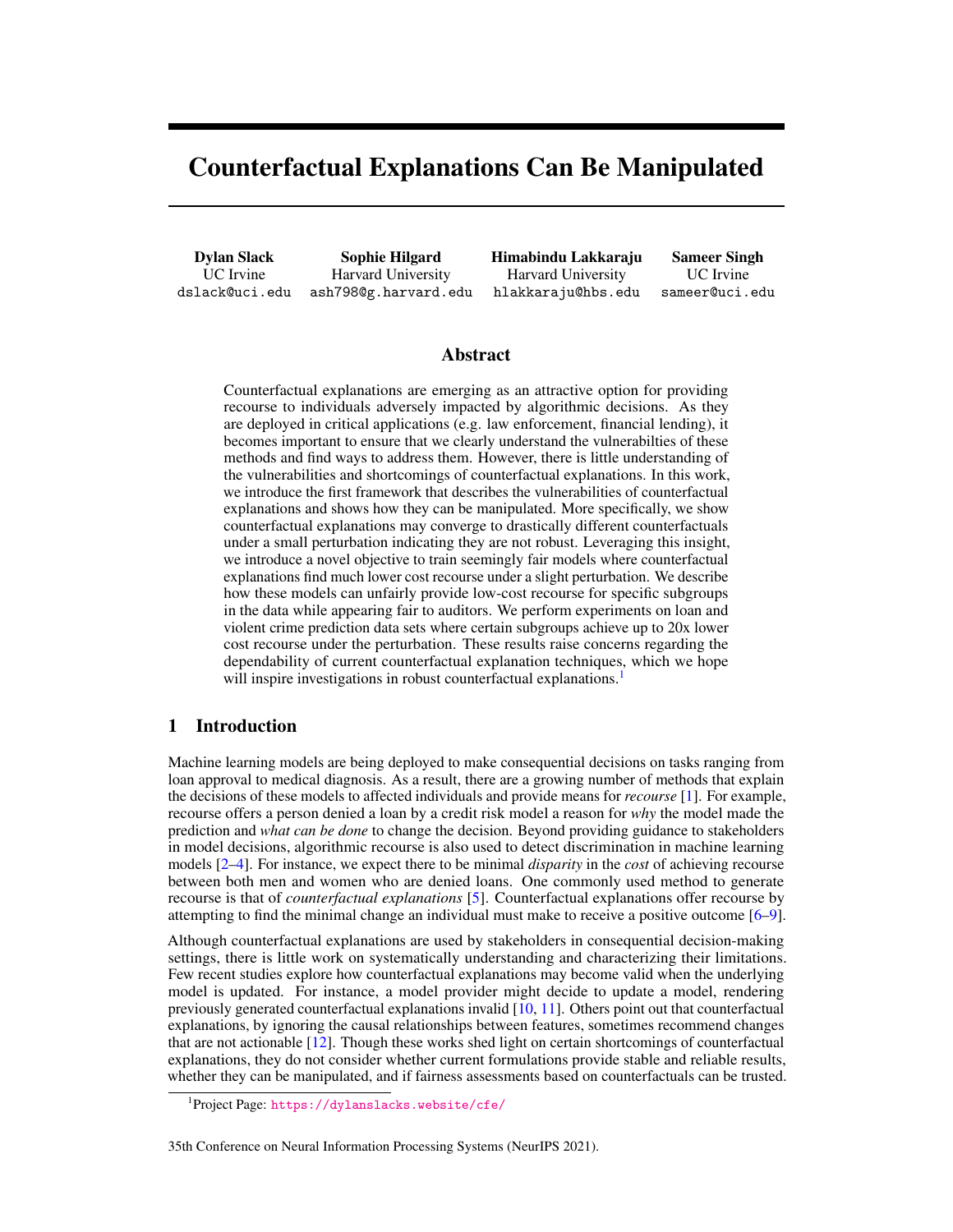## References

- <span id="page-10-0"></span>[1] Berk Ustun, Alexander Spangher, and Yang Liu. Actionable recourse in linear classification. In *Proceedings of the Conference on Fairness, Accountability, and Transparency*, FAT\* '19, pages 10–19. ACM, 2019. ISBN 978-1-4503-6125-5. doi: 10.1145/3287560.3287566. URL <http://doi.acm.org/10.1145/3287560.3287566>.
- <span id="page-10-1"></span>[2] Vivek Gupta, Pegah Nokhiz, Chitradeep Dutta Roy, and Suresh Venkatasubramanian. Equalizing recourse across groups. 09 2019.
- <span id="page-10-12"></span>[3] Amir-Hossein Karimi, Gilles Barthe, Bernhard Schölkopf, and Isabel Valera. A survey of algorithmic recourse: definitions, formulations, solutions, and prospects. *arXiv e-prints*, art. arXiv:2010.04050, October 2020.
- <span id="page-10-2"></span>[4] Shubham Sharma, Jette Henderson, and Joydeep Ghosh. Certifai: A common framework to provide explanations and analyse the fairness and robustness of black-box models. In *Proceedings of the AAAI/ACM Conference on AI, Ethics, and Society*, AIES '20, page 166–172, New York, NY, USA, 2020. Association for Computing Machinery. ISBN 9781450371100. doi: 10.1145/3375627.3375812. URL <https://doi.org/10.1145/3375627.3375812>.
- <span id="page-10-3"></span>[5] Umang Bhatt, Alice Xiang, Shubham Sharma, Adrian Weller, Ankur Taly, Yunhan Jia, Joydeep Ghosh, Ruchir Puri, José M. F. Moura, and Peter Eckersley. Explainable machine learning in deployment. In *Proceedings of the 2020 Conference on Fairness, Accountability, and Transparency*, FAT\* '20, page 648–657, New York, NY, USA, 2020. Association for Computing Machinery. ISBN 9781450369367. doi: 10.1145/3351095.3375624. URL [https://doi.org/](https://doi.org/10.1145/3351095.3375624) [10.1145/3351095.3375624](https://doi.org/10.1145/3351095.3375624).
- <span id="page-10-4"></span>[6] Sandra Wachter, Brent Mittelstadt, and Chris Russell. Counterfactual explanations without opening the black box: Automated decisions and the gdpr. *Harvard journal of law & technology*, 31:841–887, 04 2018. doi: 10.2139/ssrn.3063289.
- <span id="page-10-10"></span>[7] A.-H. Karimi, G. Barthe, B. Balle, and I. Valera. Model-agnostic counterfactual explanations for consequential decisions. In *Proceedings of the 23rd International Conference on Artificial Intelligence and Statistics (AISTATS)*, volume 108 of *Proceedings of Machine Learning Research*, pages 895–905. PMLR, August 2020. URL [http://proceedings.mlr.press/](http://proceedings.mlr.press/v108/karimi20a.html) [v108/karimi20a.html](http://proceedings.mlr.press/v108/karimi20a.html).
- <span id="page-10-11"></span>[8] Rafael Poyiadzi, Kacper Sokol, Raul Santos-Rodriguez, Tijl De Bie, and Peter Flach. Face: Feasible and actionable counterfactual explanations. In *Proceedings of the AAAI/ACM Conference on AI, Ethics, and Society*, AIES '20, page 344–350, New York, NY, USA, 2020. Association for Computing Machinery. ISBN 9781450371100. doi: 10.1145/3375627.3375850. URL <https://doi.org/10.1145/3375627.3375850>.
- <span id="page-10-5"></span>[9] Arnaud Van Looveren and Janis Klaise. Interpretable Counterfactual Explanations Guided by Prototypes. *arXiv*, art. arXiv:1907.02584, July 2019.
- <span id="page-10-6"></span>[10] Kaivalya Rawal, Ece Kamar, and Himabindu Lakkaraju. Can i still trust you?: Understanding the impact of distribution shifts on algorithmic recourses. *arXiv*, 2020.
- <span id="page-10-7"></span>[11] Martin Pawelczyk, Klaus Broelemann, and Gjergji. Kasneci. On counterfactual explanations under predictive multiplicity. In Jonas Peters and David Sontag, editors, *Proceedings of the 36th Conference on Uncertainty in Artificial Intelligence (UAI)*, volume 124 of *Proceedings of Machine Learning Research*, pages 809–818. PMLR, 03–06 Aug 2020. URL [http://](http://proceedings.mlr.press/v124/pawelczyk20a.html) [proceedings.mlr.press/v124/pawelczyk20a.html](http://proceedings.mlr.press/v124/pawelczyk20a.html).
- <span id="page-10-8"></span>[12] A.-H. Karimi\*, J. von Kügelgen\*, B. Schölkopf, and I. Valera. Algorithmic recourse under imperfect causal knowledge: a probabilistic approach. In *Advances in Neural Information Processing Systems 33*, December 2020. \*equal contribution.
- <span id="page-10-9"></span>[13] Ramaravind K Mothilal, Amit Sharma, and Chenhao Tan. Explaining machine learning classifiers through diverse counterfactual explanations. In *Proceedings of the 2020 Conference on Fairness, Accountability, and Transparency*, pages 607–617, 2020.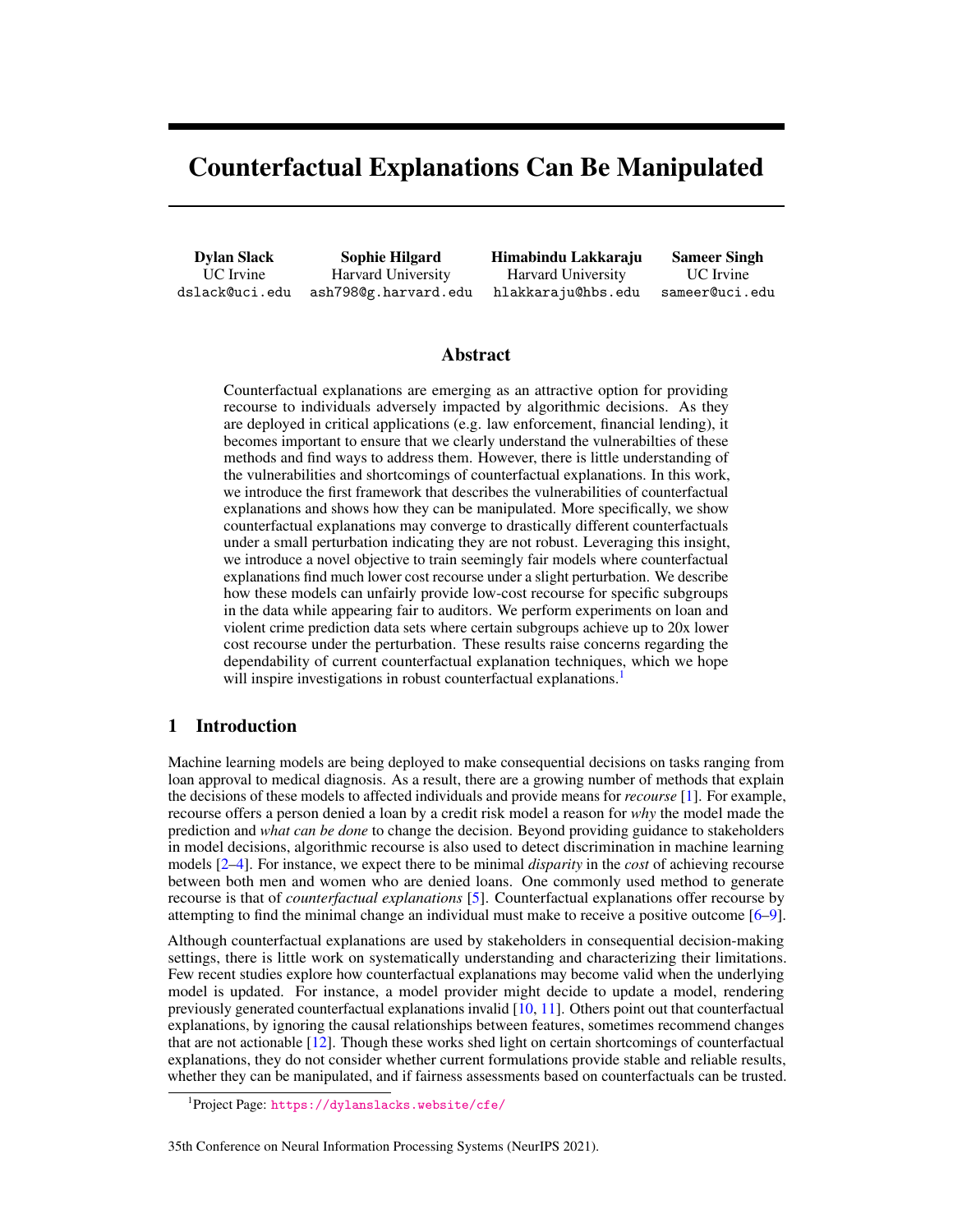- <span id="page-11-0"></span>[14] Suresh Venkatasubramanian and Mark Alfano. The philosophical basis of algorithmic recourse. In *Proceedings of the 2020 Conference on Fairness, Accountability, and Transparency*, FAT\* '20, page 284–293, New York, NY, USA, 2020. Association for Computing Machinery. ISBN 9781450369367. doi: 10.1145/3351095.3372876. URL [https:](https://doi.org/10.1145/3351095.3372876) [//doi.org/10.1145/3351095.3372876](https://doi.org/10.1145/3351095.3372876).
- <span id="page-11-1"></span>[15] Solon Barocas, Andrew D. Selbst, and Manish Raghavan. The hidden assumptions behind counterfactual explanations and principal reasons. In *Proceedings of the 2020 Conference on Fairness, Accountability, and Transparency*, FAT\* '20, page 80–89, New York, NY, USA, 2020. Association for Computing Machinery. ISBN 9781450369367. doi: 10.1145/3351095.3372830. URL <https://doi.org/10.1145/3351095.3372830>.
- <span id="page-11-2"></span>[16] Amit Dhurandhar, Pin-Yu Chen, Ronny Luss, Chun-Chen Tu, Paishun Ting, Karthikeyan Shanmugam, and Payel Das. Explanations based on the missing: Towards contrastive explanations with pertinent negatives. In S. Bengio, H. Wallach, H. Larochelle, K. Grauman, N. Cesa-Bianchi, and R. Garnett, editors, *Advances in Neural Information Processing Systems*, volume 31, pages 592–603. Curran Associates, Inc., 2018. URL [https://proceedings.neurips.cc/paper/](https://proceedings.neurips.cc/paper/2018/file/c5ff2543b53f4cc0ad3819a36752467b-Paper.pdf) [2018/file/c5ff2543b53f4cc0ad3819a36752467b-Paper.pdf](https://proceedings.neurips.cc/paper/2018/file/c5ff2543b53f4cc0ad3819a36752467b-Paper.pdf).
- <span id="page-11-3"></span>[17] Basura Fernando and Stephen Gould. Learning end-to-end video classification with rankpooling. In *Proceedings of the 33rd International Conference on International Conference on Machine Learning - Volume 48*, ICML'16, page 1187–1196. JMLR.org, 2016.
- <span id="page-11-4"></span>[18] Dimitri Bertsekas and Robert Gallager. *Data Networks (2nd Ed.)*. Prentice-Hall, Inc., USA, 1992. ISBN 0132009161.
- <span id="page-11-5"></span>[19] Sahil Verma, John Dickerson, and Keegan Hines. Counterfactual explanations for machine learning: A review. arXiv, 10 2020.
- <span id="page-11-6"></span>[20] Ilia Stepin, Jose M. Alonso, Alejandro Catala, and Martín Pereira-Fariña. A survey of contrastive and counterfactual explanation generation methods for explainable artificial intelligence. *IEEE Access*, 9:11974–12001, 2021. doi: 10.1109/ACCESS.2021.3051315.
- <span id="page-11-7"></span>[21] Dheeru Dua and Casey Graff. UCI machine learning repository, 2017. URL [http://archive.](http://archive.ics.uci.edu/ml) [ics.uci.edu/ml](http://archive.ics.uci.edu/ml).
- <span id="page-11-8"></span>[22] Sorelle A. Friedler, Carlos Scheidegger, Suresh Venkatasubramanian, Sonam Choudhary, Evan P. Hamilton, and Derek Roth. A comparative study of fairness-enhancing interventions in machine learning. In *Proceedings of the Conference on Fairness, Accountability, and Transparency*, FAT\* '19, page 329–338, New York, NY, USA, 2019. Association for Computing Machinery. ISBN 9781450361255. doi: 10.1145/3287560.3287589. URL [https://doi.org/10.1145/](https://doi.org/10.1145/3287560.3287589) [3287560.3287589](https://doi.org/10.1145/3287560.3287589).
- <span id="page-11-9"></span>[23] Perry McGarry. Performance incentive funding. In *VERA*, 2012.
- <span id="page-11-10"></span>[24] Dylan Slack, Sophie Hilgard, Emily Jia, Sameer Singh, and Himabindu Lakkaraju. Fooling lime and shap: Adversarial attacks on post hoc explanation methods. *AAAI/ACM Conference on Artificial Intelligence, Ethics, and Society (AIES)*, 2020.
- <span id="page-11-11"></span>[25] Martin Pawelczyk, Klaus Broelemann, and Gjergji Kasneci. *Learning Model-Agnostic Counterfactual Explanations for Tabular Data*, page 3126–3132. Association for Computing Machinery, New York, NY, USA, 2020. ISBN 9781450370233. URL [https:](https://doi.org/10.1145/3366423.3380087) [//doi.org/10.1145/3366423.3380087](https://doi.org/10.1145/3366423.3380087).
- <span id="page-11-12"></span>[26] Markus M. Breunig, Hans-Peter Kriegel, Raymond T. Ng, and Jörg Sander. Lof: Identifying density-based local outliers. *SIGMOD Rec.*, 29(2):93–104, May 2000. ISSN 0163-5808. doi: 10.1145/335191.335388. URL <https://doi.org/10.1145/335191.335388>.
- <span id="page-11-13"></span>[27] A.-H. Karimi, B. Schölkopf, and I. Valera. Algorithmic recourse: from counterfactual explanations to interventions. In *4th Conference on Fairness, Accountability, and Transparency (ACM FAccT)*, March 2021.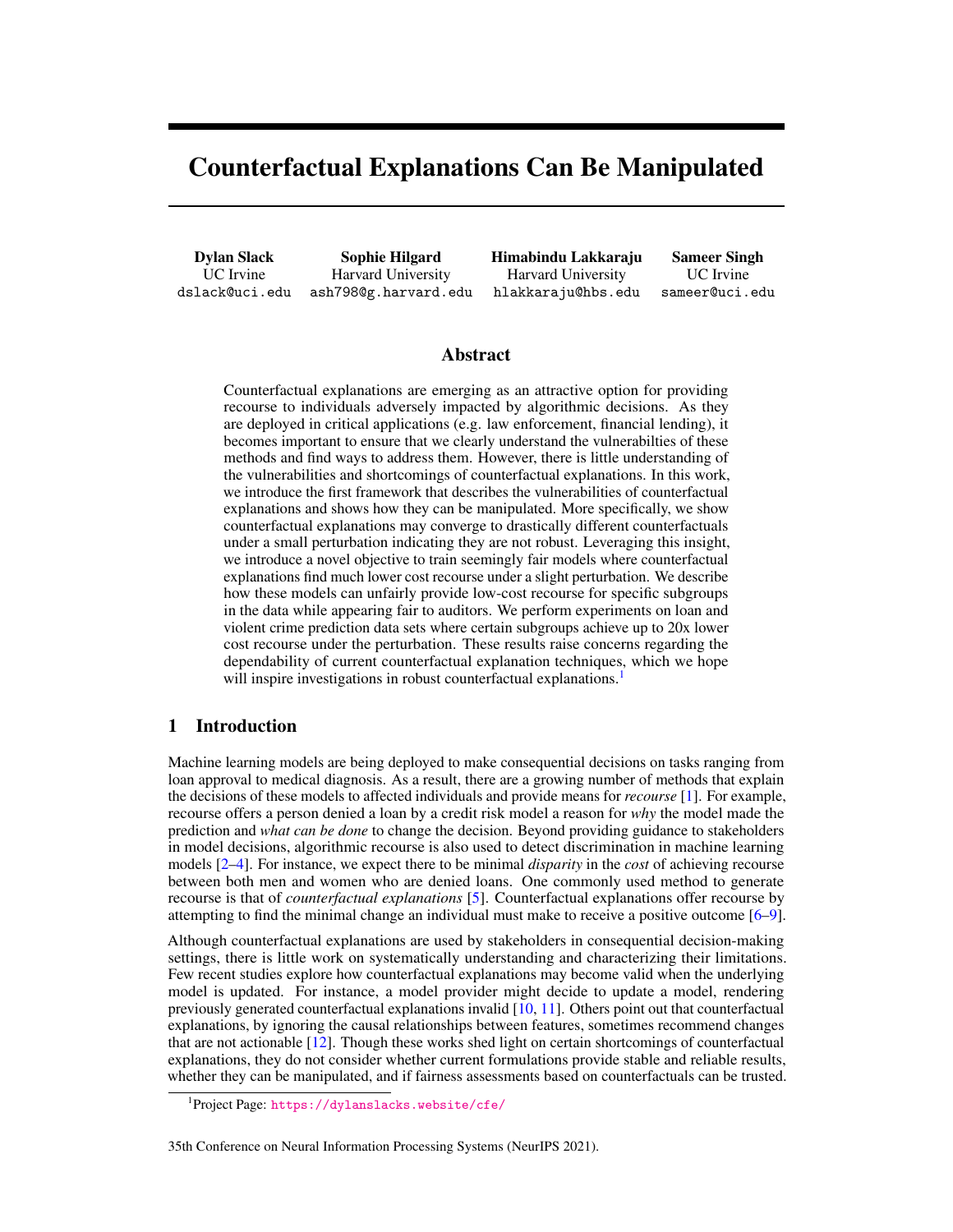- <span id="page-12-0"></span>[28] Julius von Kügelgen, Amir-Hossein Karimi, Umang Bhatt, Isabel Valera, Adrian Weller, and Bernhard Schölkopf. On the fairness of causal algorithmic recourse. AFCI Workshop, NeurIPS, 2020.
- <span id="page-12-1"></span>[29] Charles T. Marx, F. Calmon, and Berk Ustun. Predictive multiplicity in classification. In *ICML*, 2020.
- <span id="page-12-2"></span>[30] Atoosa Kasirzadeh and Andrew Smart. The use and misuse of counterfactuals in ethical machine learning. In *Proceedings of the 2021 ACM Conference on Fairness, Accountability, and Transparency*, FAccT '21, page 228–236, New York, NY, USA, 2021. Association for Computing Machinery. ISBN 9781450383097. doi: 10.1145/3442188.3445886. URL [https:](https://doi.org/10.1145/3442188.3445886) [//doi.org/10.1145/3442188.3445886](https://doi.org/10.1145/3442188.3445886).
- <span id="page-12-3"></span>[31] Yatong Chen, Jialu Wang, and Yang Liu. Strategic classification with a light touch: Learning classifiers that incentivize constructive adaptation, 2020.
- <span id="page-12-4"></span>[32] Behzad Tabibian, Stratis Tsirtsis, Moein Khajehnejad, Adish Singla, Bernhard Schölkopf, and Manuel Gomez-Rodriguez. Optimal decision making under strategic behavior. *arXiv preprint arXiv:1905.09239*, 2019.
- <span id="page-12-5"></span>[33] Stratis Tsirtsis and Manuel Gomez-Rodriguez. Decisions, counterfactual explanations and strategic behavior. In *Advances in Neural Information Processing Systems (NeurIPS)*, 2020.
- <span id="page-12-6"></span>[34] Marco Tulio Ribeiro, Sameer Singh, and Carlos Guestrin. "why should I trust you?": Explaining the predictions of any classifier. In *Proceedings of the 22nd ACM SIGKDD International Conference on Knowledge Discovery and Data Mining, San Francisco, CA, USA, August 13-17, 2016*, pages 1135–1144, 2016.
- <span id="page-12-7"></span>[35] Scott M Lundberg and Su-In Lee. A unified approach to interpreting model predictions. In I. Guyon, U. V. Luxburg, S. Bengio, H. Wallach, R. Fergus, S. Vishwanathan, and R. Garnett, editors, *Advances in Neural Information Processing Systems 30*, pages 4765–4774. Curran Associates, Inc., 2017.
- <span id="page-12-8"></span>[36] B. Dimanov, Umang Bhatt, M. Jamnik, and Adrian Weller. You shouldn't trust me: Learning models which conceal unfairness from multiple explanation methods. In *SafeAI@AAAI*, 2020.
- <span id="page-12-9"></span>[37] Junlin Wang, Jens Tuyls, Eric Wallace, and Sameer Singh. Gradient-based Analysis of NLP Models is Manipulable. In *Findings of the Association for Computational Linguistics: EMNLP (EMNLP Findings)*, page 247–258, 2020.
- <span id="page-12-10"></span>[38] Ulrich Aivodji, Hiromi Arai, Olivier Fortineau, Sébastien Gambs, Satoshi Hara, and Alain Tapp. Fairwashing: the risk of rationalization. In Kamalika Chaudhuri and Ruslan Salakhutdinov, editors, *Proceedings of the 36th International Conference on Machine Learning*, volume 97 of *Proceedings of Machine Learning Research*, pages 161–170. PMLR, 09–15 Jun 2019. URL <http://proceedings.mlr.press/v97/aivodji19a.html>.
- <span id="page-12-11"></span>[39] Christopher Anders, Plamen Pasliev, Ann-Kathrin Dombrowski, Klaus-Robert Müller, and Pan Kessel. Fairwashing explanations with off-manifold detergent. In Hal Daumé III and Aarti Singh, editors, *Proceedings of the 37th International Conference on Machine Learning*, volume 119 of *Proceedings of Machine Learning Research*, pages 314–323. PMLR, 13–18 Jul 2020. URL <http://proceedings.mlr.press/v119/anders20a.html>.
- <span id="page-12-12"></span>[40] Julia Angwin, Jeff Larson, Surya Mattu, and Lauren Kirchner. Machine bias. In *ProPublica*, 2016.
- [41] Cynthia Rudin, Caroline Wang, and Beau Coker. The age of secrecy and unfairness in recidivism prediction. *Harvard Data Science Review*, 2(1), 3 2020. doi: 10.1162/99608f92.6ed64b30. URL <https://hdsr.mitpress.mit.edu/pub/7z10o269>. https://hdsr.mitpress.mit.edu/pub/7z10o269.
- <span id="page-12-13"></span>[42] Julia Dressel and Hany Farid. The accuracy, fairness, and limits of predicting recidivism. *Science Advances*, 4(1):eaao5580, 2018. doi: 10.1126/sciadv.aao5580. URL [https://www.](https://www.science.org/doi/abs/10.1126/sciadv.aao5580) [science.org/doi/abs/10.1126/sciadv.aao5580](https://www.science.org/doi/abs/10.1126/sciadv.aao5580).